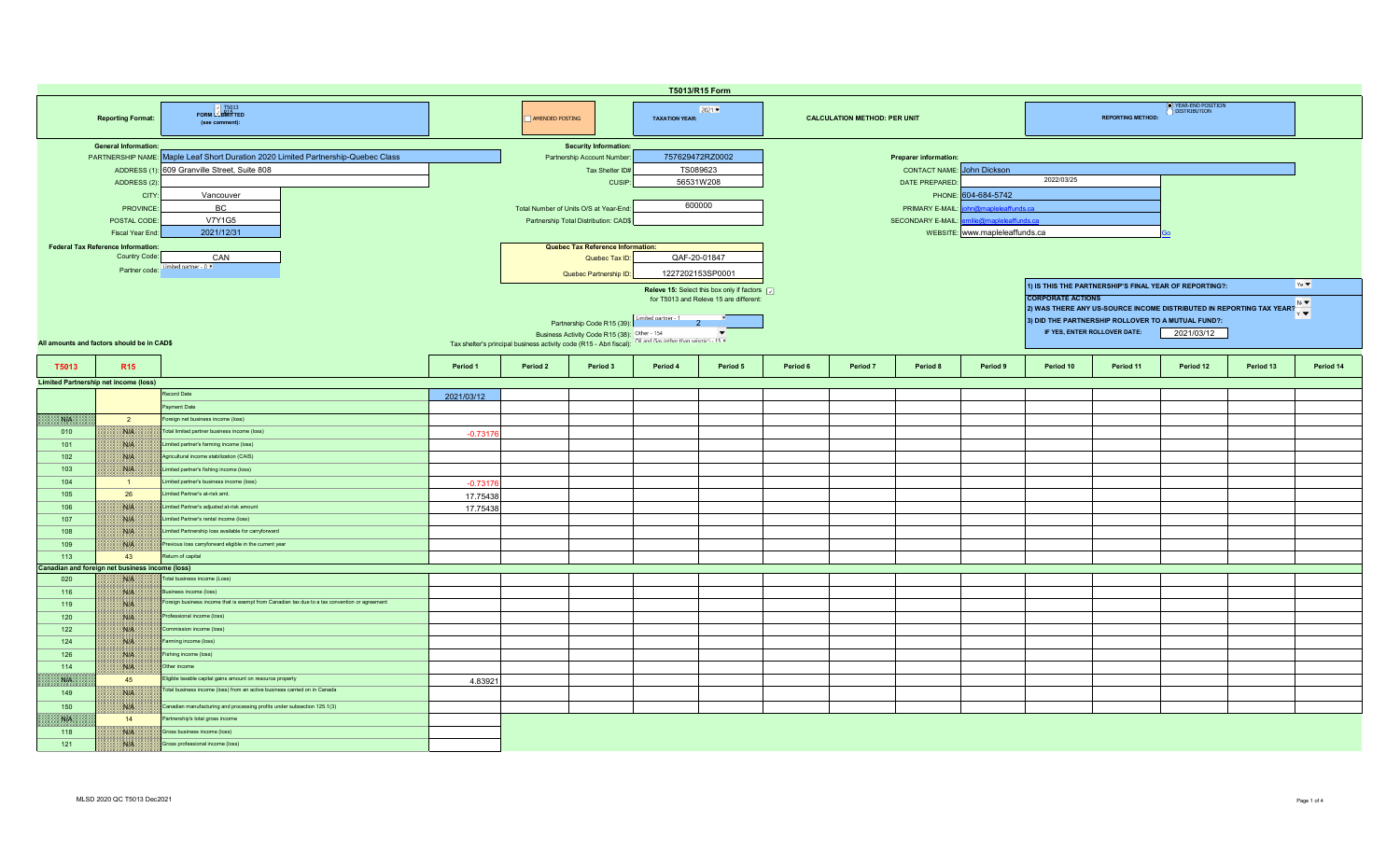| T5013                        | R <sub>15</sub>                                       |                                                                                                 | Period 1 | Period 2 | Period 3 | Period 4 | Period 5 | Period 6 | Period 7 | Period 8 | Period 9 | Period 10 | Period 11 | Period 12 | Period 13 | Period 14 |
|------------------------------|-------------------------------------------------------|-------------------------------------------------------------------------------------------------|----------|----------|----------|----------|----------|----------|----------|----------|----------|-----------|-----------|-----------|-----------|-----------|
|                              |                                                       |                                                                                                 |          |          |          |          |          |          |          |          |          |           |           |           |           |           |
| 123                          | W                                                     | Gross commission income (loss)                                                                  |          |          |          |          |          |          |          |          |          |           |           |           |           |           |
| 125                          | <b>NIB</b>                                            | Gross farming income (loss)                                                                     |          |          |          |          |          |          |          |          |          |           |           |           |           |           |
| 127                          | NIA                                                   | Gross fishing income (loss)                                                                     |          |          |          |          |          |          |          |          |          |           |           |           |           |           |
| $\blacktriangledown$         |                                                       | >>> Canadian and foreign net business income (loss) - Jurisdiction Allocation                   |          |          |          |          |          |          |          |          |          |           |           |           |           |           |
| $\blacktriangledown$         |                                                       |                                                                                                 |          |          |          |          |          |          |          |          |          |           |           |           |           |           |
| $\blacktriangledown$         |                                                       |                                                                                                 |          |          |          |          |          |          |          |          |          |           |           |           |           |           |
| $\blacktriangledown$         |                                                       |                                                                                                 |          |          |          |          |          |          |          |          |          |           |           |           |           |           |
| $\blacktriangledown$         |                                                       |                                                                                                 |          |          |          |          |          |          |          |          |          |           |           |           |           |           |
| $\blacktriangledown$         |                                                       |                                                                                                 |          |          |          |          |          |          |          |          |          |           |           |           |           |           |
| $\blacktriangledown$         |                                                       |                                                                                                 |          |          |          |          |          |          |          |          |          |           |           |           |           |           |
|                              | Canadian and foreign investments and carrying charges |                                                                                                 |          |          |          |          |          |          |          |          |          |           |           |           |           |           |
| 110                          | $\overline{\mathbf{3}}$                               | Canadian and foreign net rental income (loss)                                                   |          |          |          |          |          |          |          |          |          |           |           |           |           |           |
| 111                          | $\overline{4}$                                        | Foreign net rental income (loss)                                                                |          |          |          |          |          |          |          |          |          |           |           |           |           |           |
| 112                          | NA                                                    | Foreign net rental income that is exempt from Canadian tax due to a tax convention or agreement |          |          |          |          |          |          |          |          |          |           |           |           |           |           |
| 117                          | <b>Bible</b>                                          | Gross Canadian and foreign rental income                                                        |          |          |          |          |          |          |          |          |          |           |           |           |           |           |
| 128                          | $\overline{7}$                                        | nterest from Canadian sources                                                                   |          |          |          |          |          |          |          |          |          |           |           |           |           |           |
| 146                          | 7                                                     | Other investment income                                                                         |          |          |          |          |          |          |          |          |          |           |           |           |           |           |
| $128 + 146$                  | Total of 7                                            |                                                                                                 |          |          |          |          |          |          |          |          |          |           |           |           |           |           |
| 129                          | 6 <b>B</b>                                            | Actual amount of dividends (other than eligible dividends)                                      |          |          |          |          |          |          |          |          |          |           |           |           |           |           |
| 132                          | 6A                                                    | Actual amount of eligible dividends                                                             |          |          |          |          |          |          |          |          |          |           |           |           |           |           |
| 135                          | 8                                                     | oreign dividend and interest income                                                             |          |          |          |          |          |          |          |          |          |           |           |           |           |           |
| 137                          | 13                                                    | susiness investment loss                                                                        |          |          |          |          |          |          |          |          |          |           |           |           |           |           |
| 145                          | 15B                                                   | Oividend rental arrangement compensation payments                                               |          |          |          |          |          |          |          |          |          |           |           |           |           |           |
| 210                          | <b>15A</b>                                            | Total carrying charges                                                                          |          |          |          |          |          |          |          |          |          |           |           |           |           |           |
|                              |                                                       | >>> Canadian and foreign investments and carrying charges - Jurisdiction allocation             |          |          |          |          |          |          |          |          |          |           |           |           |           |           |
| $\blacktriangledown$         |                                                       |                                                                                                 |          |          |          |          |          |          |          |          |          |           |           |           |           |           |
| $\blacktriangledown$         |                                                       |                                                                                                 |          |          |          |          |          |          |          |          |          |           |           |           |           |           |
| $\overline{\phantom{a}}$     |                                                       |                                                                                                 |          |          |          |          |          |          |          |          |          |           |           |           |           |           |
| $\blacktriangledown$         |                                                       |                                                                                                 |          |          |          |          |          |          |          |          |          |           |           |           |           |           |
| $\overline{\phantom{0}}$     |                                                       |                                                                                                 |          |          |          |          |          |          |          |          |          |           |           |           |           |           |
| $\blacktriangledown$         |                                                       |                                                                                                 |          |          |          |          |          |          |          |          |          |           |           |           |           |           |
| ther amounts and information |                                                       |                                                                                                 |          |          |          |          |          |          |          |          |          |           |           |           |           |           |
| 030                          | NIA                                                   | Total capital gain (loss)                                                                       |          |          |          |          |          |          |          |          |          |           |           |           |           |           |
| 151                          | 10                                                    | Capital gains (losses) [R15: used to calculate the deduction]                                   |          |          |          |          |          |          |          |          |          |           |           |           |           |           |
| 151                          | 12                                                    | Capital gains (losses) [R15: not used to calculate the deduction]                               | 9.67842  |          |          |          |          |          |          |          |          |           |           |           |           |           |
| 159                          | 11                                                    | Capital gains reserve                                                                           |          |          |          |          |          |          |          |          |          |           |           |           |           |           |
| 040                          | 5 <sub>5</sub>                                        | Capital cost allowance                                                                          |          |          |          |          |          |          |          |          |          |           |           |           |           |           |
| NA                           | 9                                                     | Patronage dividends from a cooperative                                                          |          |          |          |          |          |          |          |          |          |           |           |           |           |           |
| SSB.                         | 16                                                    | Quebec income tax withheld at source                                                            |          |          |          |          |          |          |          |          |          |           |           |           |           |           |
| WB.                          | 34                                                    | R15: Exploration expenses - Northern Quebec                                                     |          |          |          |          |          |          |          |          |          |           |           |           |           |           |
| 水田                           | 21B                                                   | nvestment tax credit (R15 only: Other Property)                                                 |          |          |          |          |          |          |          |          |          |           |           |           |           |           |
| <b>SAFE</b>                  | 24A                                                   | Member Corp's share of debt                                                                     |          |          |          |          |          |          |          |          |          |           |           |           |           |           |
| S.B                          | 24B                                                   | Member Corp's share of qualified property                                                       |          |          |          |          |          |          |          |          |          |           |           |           |           |           |
| <b>SALE</b>                  | <b>24C</b>                                            | Member Corp's share of total assets                                                             |          |          |          |          |          |          |          |          |          |           |           |           |           |           |
| <b>SIE</b>                   | 27                                                    | imited Partnership Loss                                                                         |          |          |          |          |          |          |          |          |          |           |           |           |           |           |
| SVN.                         | 32                                                    | Exploration exp. Incurred in Quebec                                                             |          |          |          |          |          |          |          |          |          |           |           |           |           |           |
| NP                           | 33                                                    | Surface mining/oil&gas exploration exp. in Quebec                                               |          |          |          |          |          |          |          |          |          |           |           |           |           |           |
| NB.                          | $35 - 28$                                             | Amt. Of assistance corresponding to exp. Reported in 28 on R15                                  |          |          |          |          |          |          |          |          |          |           |           |           |           |           |
| Nik                          | 35-29                                                 | Amt. Of assistance corresponding to exp. Reported in 30 on R15                                  |          |          |          |          |          |          |          |          |          |           |           |           |           |           |
| <b>SAFE</b>                  | 35-30                                                 | Amt. Of assistance corresponding to exp. Reported in 32 on R15                                  |          |          |          |          |          |          |          |          |          |           |           |           |           |           |
| SS                           | 35-32                                                 | Amt. Of assistance corresponding to exp. Reported in 33 on R15                                  |          |          |          |          |          |          |          |          |          |           |           |           |           |           |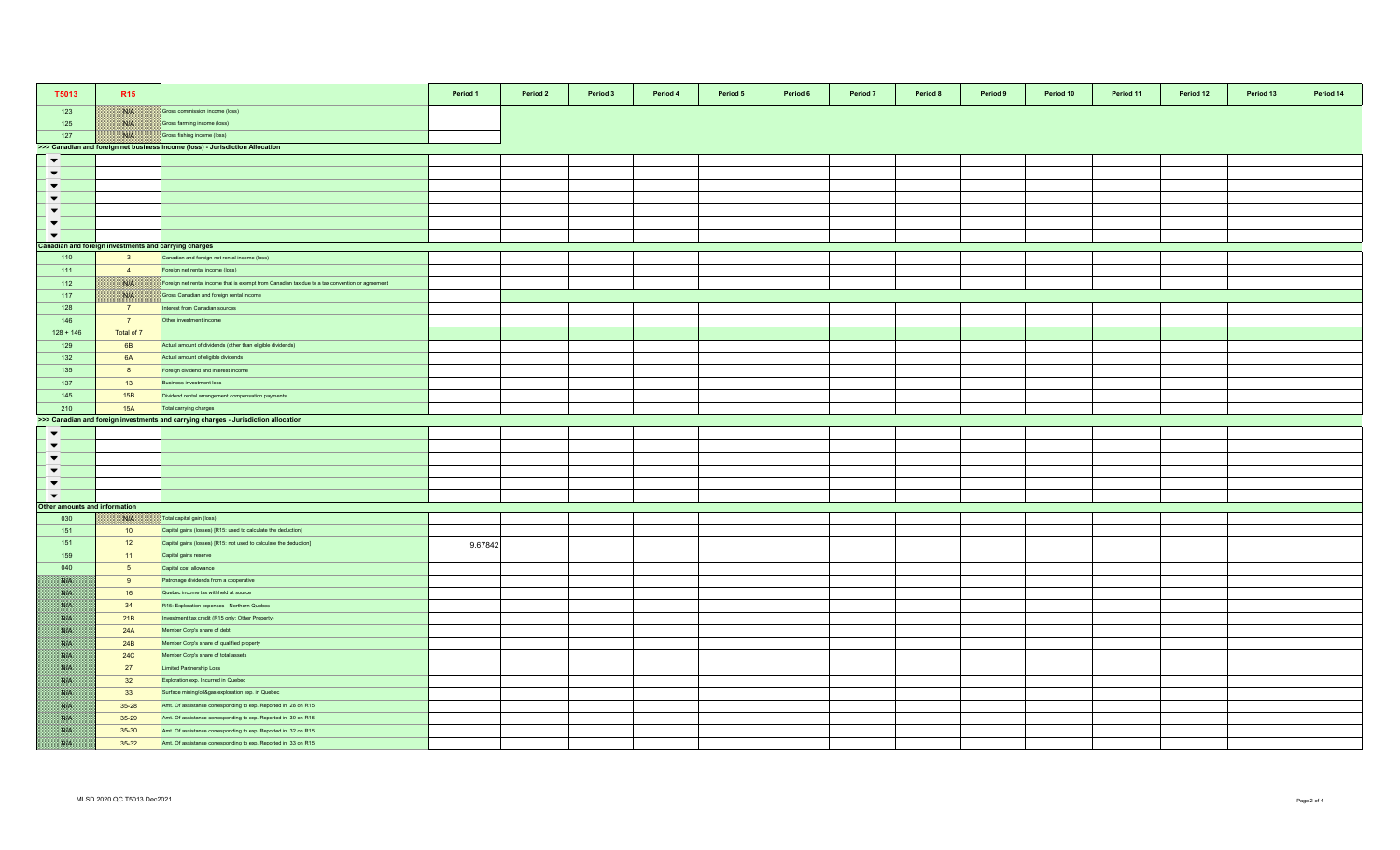| T5013                          | R <sub>15</sub>                                                                                                                 |                                                                                  | Period 1 | Period 2 | Period 3 | Period 4 | Period 5 | Period 6 | Period 7 | Period 8 | Period 9 | Period 10 | Period 11 | Period 12 | Period 13 | Period 14 |
|--------------------------------|---------------------------------------------------------------------------------------------------------------------------------|----------------------------------------------------------------------------------|----------|----------|----------|----------|----------|----------|----------|----------|----------|-----------|-----------|-----------|-----------|-----------|
| NK                             | 35-33                                                                                                                           | Amt. Of assistance corresponding to exp. Reported in 33 on R15                   |          |          |          |          |          |          |          |          |          |           |           |           |           |           |
| WK                             | 35-34                                                                                                                           | Research amt. of assistance corresponding to exp. Reported in 34 on R15          |          |          |          |          |          |          |          |          |          |           |           |           |           |           |
| NB                             | 42                                                                                                                              | Percentage of business carried on in Quebec by the partnership                   |          |          |          |          |          |          |          |          |          |           |           |           |           |           |
| 171                            | 17                                                                                                                              | Foreign tax paid on non-business income                                          |          |          |          |          |          |          |          |          |          |           |           |           |           |           |
| 172                            | 18                                                                                                                              | Foreign tax paid on business income                                              |          |          |          |          |          |          |          |          |          |           |           |           |           |           |
| 173                            | 28                                                                                                                              | Cdn Exploration Expenses (CEE)                                                   |          |          |          |          |          |          |          |          |          |           |           |           |           |           |
| 174                            | 29                                                                                                                              | Cdn Development expenses (CDE)                                                   |          |          |          |          |          |          |          |          |          |           |           |           |           |           |
| 175                            | 30 <sup>°</sup>                                                                                                                 | Cdn Oil and gas property exp (COPGE)                                             |          |          |          |          |          |          |          |          |          |           |           |           |           |           |
| 176                            | 31                                                                                                                              | Foreign exploration and development expenses (FEDE)                              |          |          |          |          |          |          |          |          |          |           |           |           |           |           |
| 182                            | 19                                                                                                                              | Eligible amount of charitable donations                                          |          |          |          |          |          |          |          |          |          |           |           |           |           |           |
| 183                            | 20                                                                                                                              | Eligible amount of cultural and ecological gifts                                 |          |          |          |          |          |          |          |          |          |           |           |           |           |           |
|                                | >>> Other amounts and information - T5013 jurisdiction allocation and R15 complementary information<br>$\overline{\phantom{a}}$ |                                                                                  |          |          |          |          |          |          |          |          |          |           |           |           |           |           |
|                                |                                                                                                                                 |                                                                                  |          |          |          |          |          |          |          |          |          |           |           |           |           |           |
| $\overline{\phantom{a}}$       |                                                                                                                                 |                                                                                  |          |          |          |          |          |          |          |          |          |           |           |           |           |           |
| <b>PARTS</b>                   |                                                                                                                                 |                                                                                  |          |          |          |          |          |          |          |          |          |           |           |           |           |           |
| $\blacksquare$                 |                                                                                                                                 |                                                                                  |          |          |          |          |          |          |          |          |          |           |           |           |           |           |
| $\overline{\phantom{a}}$       |                                                                                                                                 |                                                                                  |          |          |          |          |          |          |          |          |          |           |           |           |           |           |
| <b>P</b>                       |                                                                                                                                 |                                                                                  |          |          |          |          |          |          |          |          |          |           |           |           |           |           |
| <b>F</b>                       |                                                                                                                                 |                                                                                  |          |          |          |          |          |          |          |          |          |           |           |           |           |           |
|                                |                                                                                                                                 |                                                                                  |          |          |          |          |          |          |          |          |          |           |           |           |           |           |
| $\blacksquare$                 |                                                                                                                                 |                                                                                  |          |          |          |          |          |          |          |          |          |           |           |           |           |           |
|                                |                                                                                                                                 |                                                                                  |          |          |          |          |          |          |          |          |          |           |           |           |           |           |
|                                |                                                                                                                                 | <b>Renounced Canadian exploration and development expenses</b>                   |          |          |          |          |          |          |          |          |          |           |           |           |           |           |
| 190<br>191                     | 60<br>61                                                                                                                        | Cdn exploration expense - renunciation<br>Cdn development expense - renunciation |          |          |          |          |          |          |          |          |          |           |           |           |           |           |
| 192                            | 1830er                                                                                                                          | Cdn exploration expense - assistance                                             |          |          |          |          |          |          |          |          |          |           |           |           |           |           |
| 193                            | <b>NIA</b>                                                                                                                      | Cdn development expense - assistance                                             |          |          |          |          |          |          |          |          |          |           |           |           |           |           |
| 196                            | <b>NIK</b>                                                                                                                      | Reduction - Portion subject int. free                                            |          |          |          |          |          |          |          |          |          |           |           |           |           |           |
| 194                            | With                                                                                                                            | Amount - Exp qualifying for ITC                                                  |          |          |          |          |          |          |          |          |          |           |           |           |           |           |
| 195                            | NIA                                                                                                                             | Amount - Portion subject int. free                                               |          |          |          |          |          |          |          |          |          |           |           |           |           |           |
| 197                            | NA                                                                                                                              | BC - Expenses - Tax Credit                                                       |          |          |          |          |          |          |          |          |          |           |           |           |           |           |
| 198                            | NA                                                                                                                              | SK - Expenses - Tax Credit                                                       |          |          |          |          |          |          |          |          |          |           |           |           |           |           |
| 199                            | NG PA                                                                                                                           | MB - Expenses - Tax Credit                                                       |          |          |          |          |          |          |          |          |          |           |           |           |           |           |
| 200                            | <b>ISLA</b>                                                                                                                     | ON - Expenses - Tax Credit                                                       |          |          |          |          |          |          |          |          |          |           |           |           |           |           |
| WE                             | 62                                                                                                                              | Quebec Exploration Expense                                                       |          |          |          |          |          |          |          |          |          |           |           |           |           |           |
| NK                             | 63                                                                                                                              | Quebec surface mining exploration or oil and gas exploration expenses            |          |          |          |          |          |          |          |          |          |           |           |           |           |           |
| <b>SAFE</b>                    | 64                                                                                                                              | Exploration expenses - Northern Quebec                                           |          |          |          |          |          |          |          |          |          |           |           |           |           |           |
| <b>SHE</b>                     | 65                                                                                                                              | Security issues expenses                                                         |          |          |          |          |          |          |          |          |          |           |           |           |           |           |
| <b>NIA</b>                     | 66-60                                                                                                                           | Amt. of assistance corresponding to exp. reported in 60                          |          |          |          |          |          |          |          |          |          |           |           |           |           |           |
| <b>SALE</b>                    | 66-61                                                                                                                           | Amt. of assistance corresponding to exp. reported in 61                          |          |          |          |          |          |          |          |          |          |           |           |           |           |           |
| <b>BA</b>                      | 66-62                                                                                                                           | Amt. of assistance corresponding to exp. reported in 62                          |          |          |          |          |          |          |          |          |          |           |           |           |           |           |
| <b>SUP</b>                     | 66-63                                                                                                                           | Amt. of assistance corresponding to exp. reported in 63                          |          |          |          |          |          |          |          |          |          |           |           |           |           |           |
| WE                             | 66-64                                                                                                                           | Amt. of assistance corresponding to exp. reported in 64                          |          |          |          |          |          |          |          |          |          |           |           |           |           |           |
| <b>Tax Shelter Information</b> |                                                                                                                                 |                                                                                  |          |          |          |          |          |          |          |          |          |           |           |           |           |           |
| 201                            | 50                                                                                                                              | Number of units acquired                                                         | 1.00000  |          |          |          |          |          |          |          |          |           |           |           |           |           |
| 202                            | 51                                                                                                                              | Cost per unit                                                                    | 25.00000 |          |          |          |          |          |          |          |          |           |           |           |           |           |